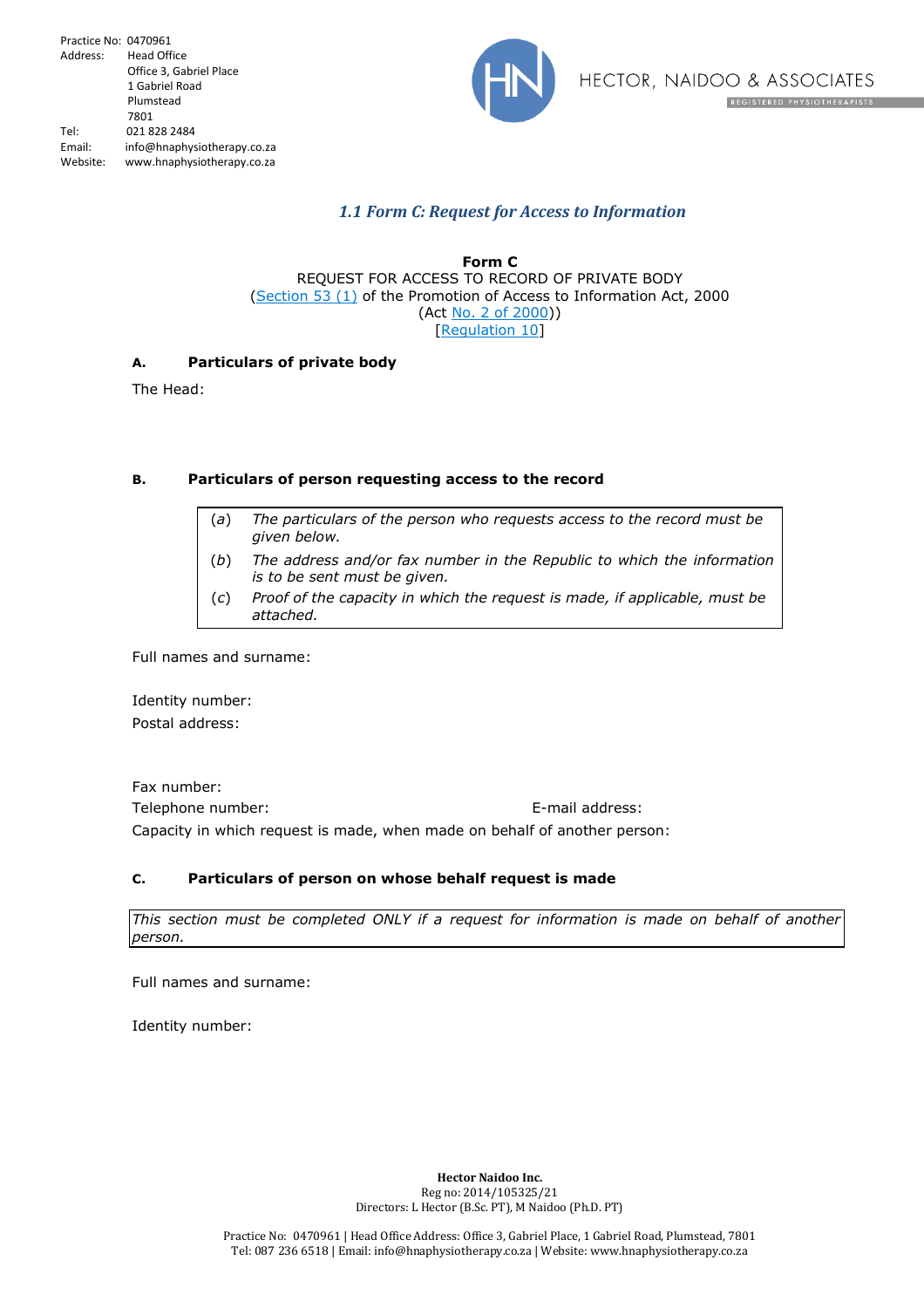## **D. Particulars of record**

- (*a*) *Provide full particulars of the record to which access is requested, including the reference number if that is known to you, to enable the record to be located.*
- (*b*) *If the provided space is inadequate, please continue on a separate folio and attach it to this form. The requester must sign all the additional folios.*
- 1. Description of record or relevant part of the record:
- 2. Reference number, if available:
- 3. Any further particulars of record:

### **E. Fees**

- (*a*) *A request for access to a record, other than a record containing personal information about yourself, will be processed only after a request fee has been paid.*
- (*b*) *You will be notified of the amount required to be paid as the request fee.*
- (*c*) *The fee payable for access to a record depends on the form in which access is required and the reasonable time required to search for and prepare a record.*
- (*d*) *If you qualify for exemption of the payment of any fee, please state the reason for exemption.*

Reason for exemption from payment of fees:

### **F. Form of access to record**

*If you are prevented by a disability to read, view or listen to the record in the form of access provided for in 1 to 4 hereunder, state your disability and indicate in which form the record is required.*

Disability: Form in which record is required:

*Mark the appropriate box with an* **X**. *NOTES:*

- (a) *Compliance with your request in the specified form may depend on the form in which the record is available.*
- (b) *Access in the form requested may be refused in certain circumstances. In such a case you will be informed if access will be granted in another form.*
- (c) *The fee payable for access to the record, if any, will be determined partly by the form in which access is requested.*

**Hector Naidoo Inc.** Reg no: 2014/105325/21 Directors: L Hector (B.Sc. PT), M Naidoo (Ph.D. PT)